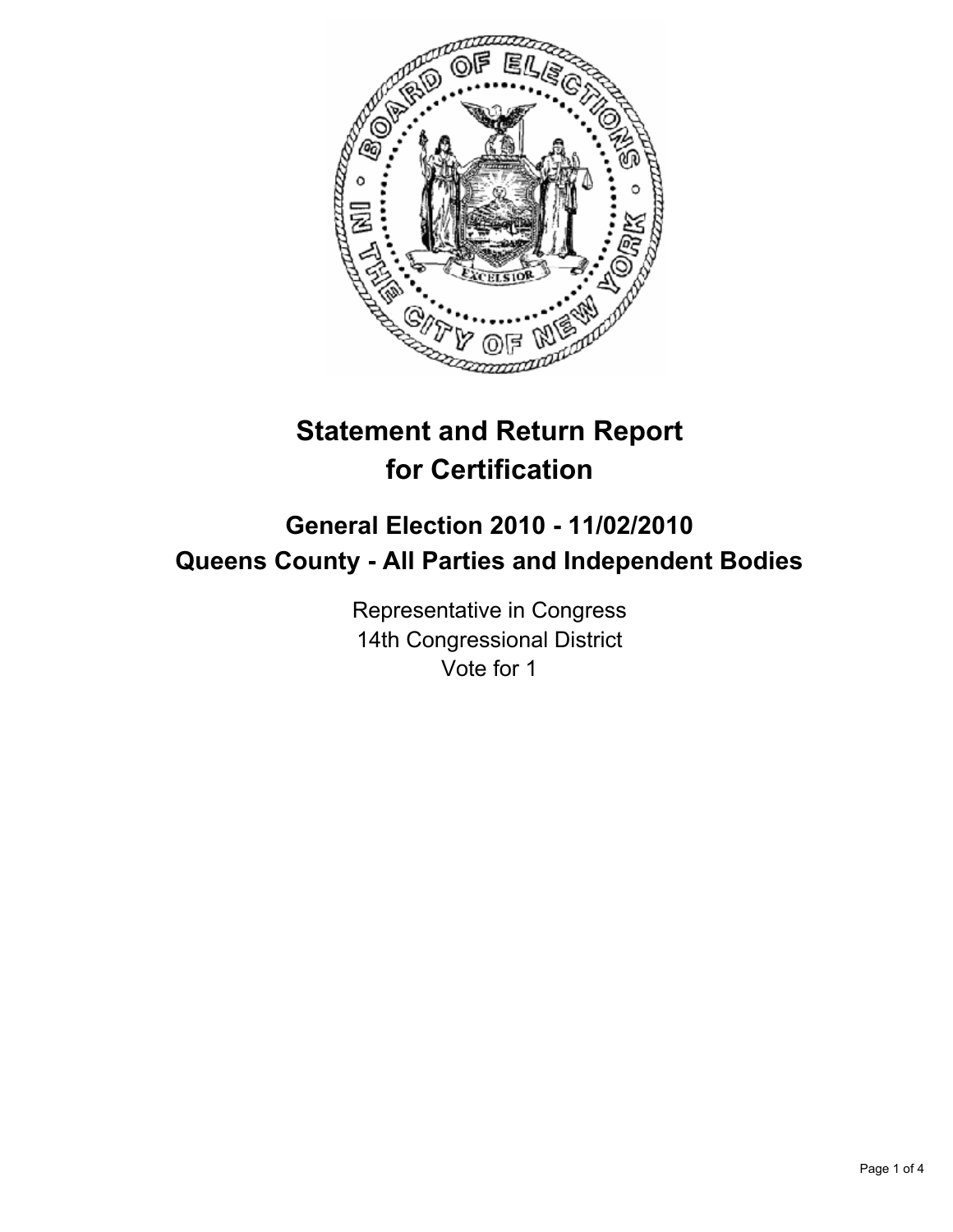

## **Assembly District 30**

| <b>PUBLIC COUNTER</b>                | 4,891 |
|--------------------------------------|-------|
| <b>EMERGENCY</b>                     | 0     |
| <b>ABSENTEE/MILITARY</b>             | 66    |
| <b>FEDERAL</b>                       | 59    |
| <b>AFFIDAVIT</b>                     | 110   |
| <b>Total Ballots</b>                 | 5,126 |
| CAROLYN B MALONEY (DEMOCRATIC)       | 3,491 |
| DAVID RYAN BRUMBERG (REPUBLICAN)     | 690   |
| DINO L LAVERGHETTA (INDEPENDENCE)    | 78    |
| TIMOTHY J HEALY (CONSERVATIVE)       | 88    |
| CAROLYN B MALONEY (WORKING FAMILIES) | 385   |
| ELLEN KODADEK (WRITE-IN)             | 1     |
| JOHN S. BOUGIAMAS (WRITE-IN)         | 1     |
| JONAS BENDER-NASH (WRITE-IN)         | 1     |
| NO NAME (WRITE-IN)                   | 1     |
| RALPH NADER (WRITE-IN)               | 1     |
| <b>Total Votes</b>                   | 4,737 |
| Unrecorded                           | 389   |

#### **Assembly District 36**

| <b>PUBLIC COUNTER</b>                | 16,893         |
|--------------------------------------|----------------|
| <b>EMERGENCY</b>                     | 0              |
| <b>ABSENTEE/MILITARY</b>             | 287            |
| <b>FEDERAL</b>                       | 213            |
| <b>AFFIDAVIT</b>                     | 370            |
| <b>Total Ballots</b>                 | 17,763         |
| CAROLYN B MALONEY (DEMOCRATIC)       | 11,828         |
| DAVID RYAN BRUMBERG (REPUBLICAN)     | 2.780          |
| DINO L LAVERGHETTA (INDEPENDENCE)    | 259            |
| TIMOTHY J HEALY (CONSERVATIVE)       | 341            |
| CAROLYN B MALONEY (WORKING FAMILIES) | 1,219          |
| CAROLINE SPECTOR (WRITE-IN)          | 1              |
| DAVID SIMPSON (WRITE-IN)             | 1              |
| HILLARY CLINTON (WRITE-IN)           | 1              |
| <b>JAMES MADISON (WRITE-IN)</b>      | 1              |
| JEAN BUCARIA (WRITE-IN)              | 1              |
| MARIANNA MONEYMAKER (WRITE-IN)       | $\overline{2}$ |
| NO NAME (WRITE-IN)                   | 1              |
| P. PIG (WRITE-IN)                    | 1              |
| RALPH NADER (WRITE-IN)               | 1              |
| RESHAD SAUJANI (WRITE-IN)            | 1              |
| RESHMA SOUJANI (WRITE-IN)            | 1              |
| SARAH JANOCH (WRITE-IN)              | 1              |
| <b>VOID (WRITE-IN)</b>               | 2              |
| <b>Total Votes</b>                   | 16,442         |
| Unrecorded                           | 1,321          |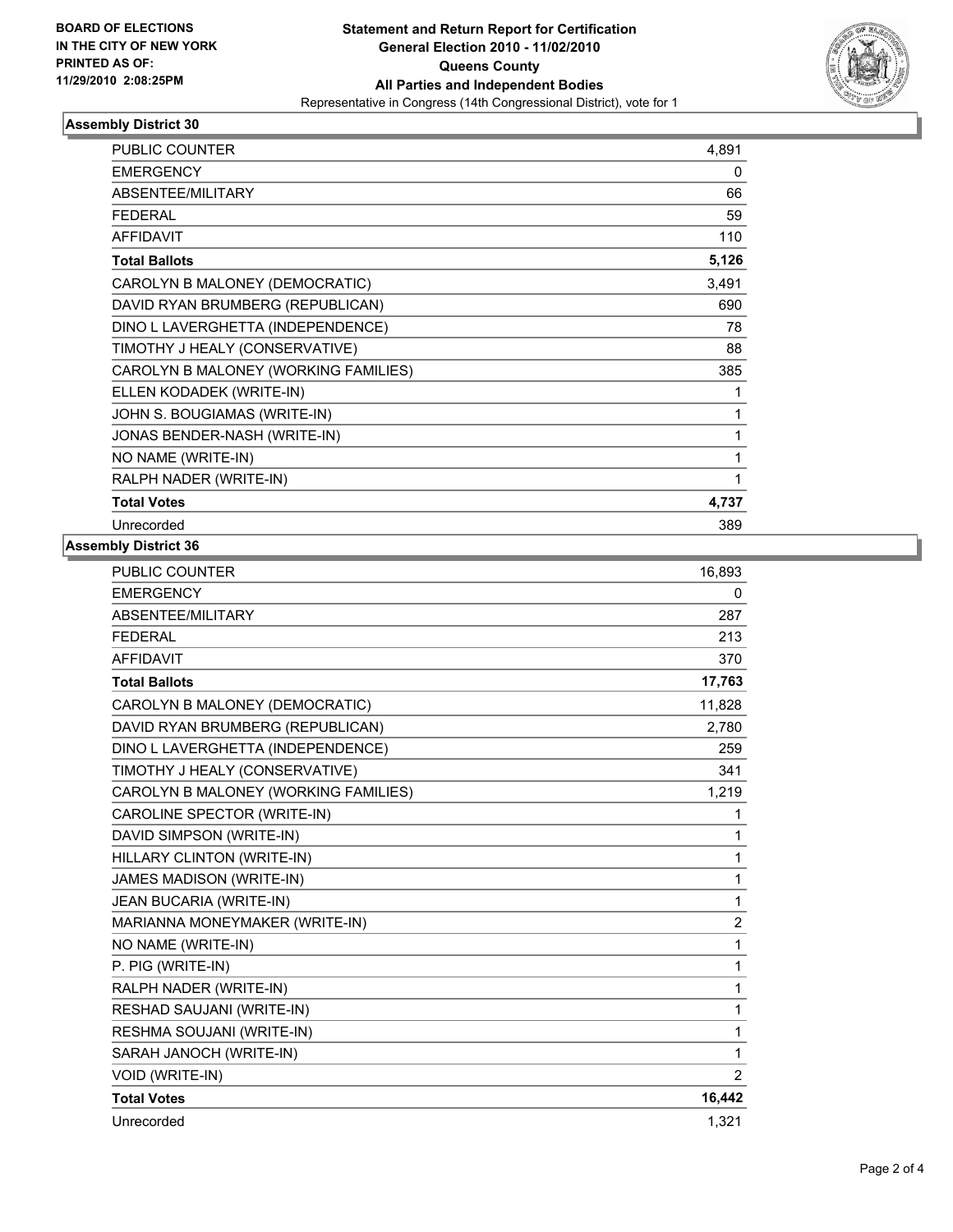

## **Assembly District 37**

| <b>PUBLIC COUNTER</b>                | 6,657 |
|--------------------------------------|-------|
| <b>EMERGENCY</b>                     | 0     |
| <b>ABSENTEE/MILITARY</b>             | 98    |
| <b>FEDERAL</b>                       | 29    |
| <b>AFFIDAVIT</b>                     | 129   |
| <b>Total Ballots</b>                 | 6,913 |
| CAROLYN B MALONEY (DEMOCRATIC)       | 5,285 |
| DAVID RYAN BRUMBERG (REPUBLICAN)     | 617   |
| DINO L LAVERGHETTA (INDEPENDENCE)    | 84    |
| TIMOTHY J HEALY (CONSERVATIVE)       | 79    |
| CAROLYN B MALONEY (WORKING FAMILIES) | 423   |
| JOHN LYNDON (WRITE-IN)               | 1     |
| KENNETH HIRSCH (WRITE-IN)            | 1     |
| NO NAME (WRITE-IN)                   | 4     |
| PETER KING (WRITE-IN)                | 1     |
| SHAN SMITH (WRITE-IN)                | 1     |
| TOM VENLITTELLI (WRITE-IN)           | 1     |
| <b>Total Votes</b>                   | 6,497 |
| Unrecorded                           | 416   |